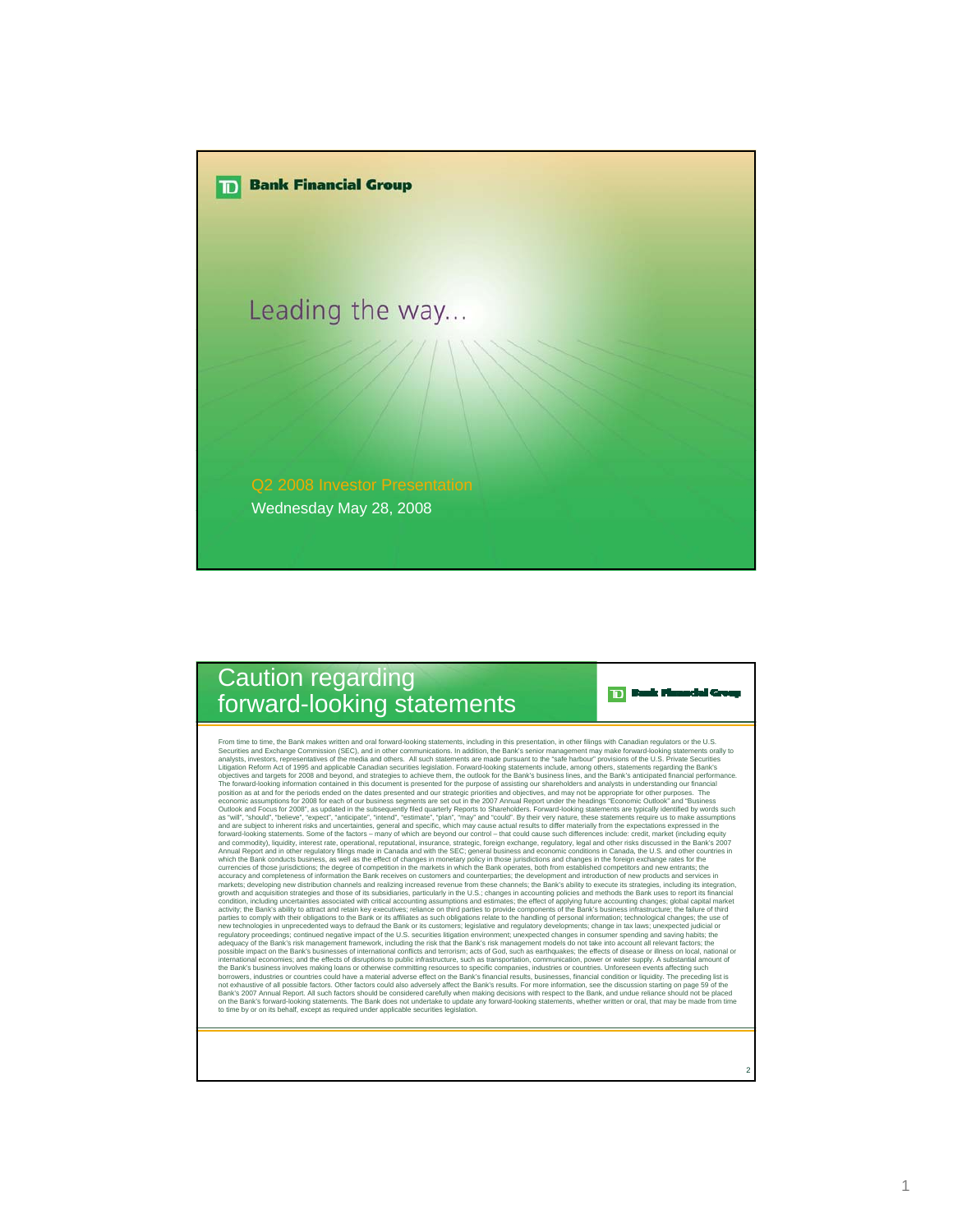

| Q2 2008 Highlights                                                    |                |           |              |         |               |       |           |            |
|-----------------------------------------------------------------------|----------------|-----------|--------------|---------|---------------|-------|-----------|------------|
| Net income \$MM (based on segment results, adjusted where applicable) |                |           |              |         |               |       |           |            |
|                                                                       |                | Q2/07     |              | Q1/08   |               | Q2/08 | QoQ       | <u>YoY</u> |
| <b>Canadian Retail</b> <sup>1</sup>                                   | $\mathfrak{L}$ | 674       | $\mathbb{S}$ | 726     | <sup>\$</sup> | 697   | $-4%$     | 3%         |
| U.S. Retail <sup>2</sup>                                              |                | 125       |              | 215     |               | 197   | $-8%$     | 58%        |
| <b>Total Retail</b>                                                   |                | 799       |              | 941     |               | 894   | $-5%$     | 12%        |
| Wholesale                                                             |                | 217       |              | 163     |               | 93    | $-43%$    | $-57%$     |
| Corporate                                                             |                | (21)      |              | (44)    |               | (14)  | <b>NM</b> | <b>NM</b>  |
| Adjusted net income <sup>3</sup>                                      |                | 995       |              | \$1,060 | $\mathcal{S}$ | 973   | $-8%$     | $-2%$      |
| <b>Reported EPS (diluted)</b>                                         | \$.            | 1.20      | $\mathbb{S}$ | 1.33    | $\mathcal{S}$ | 1.12  | $-16%$    | $-7%$      |
| <b>Adjusted EPS (diluted)</b>                                         | $\mathfrak{L}$ | 1.36      | $\mathbb{S}$ | 1.45    | $\mathbb{S}$  | 1.32  | $-9%$     | $-3%$      |
| <b>Tier 1 capital (Basel II)</b>                                      |                | <b>NA</b> |              | 10.9%   |               | 9.1%  | $-1.8%$   | <b>NA</b>  |

## Acceptable performance in a tough operating environment

1. Explained in footnote 1 on side 18.<br>2. Explained in footnote 1 on side 7.8.<br>2. Explained in footnote 1 on side 18.<br>2. Explained in footnote 1 on side 8.<br>3. The Bank Raft Christian Control of the Christian Control of the

4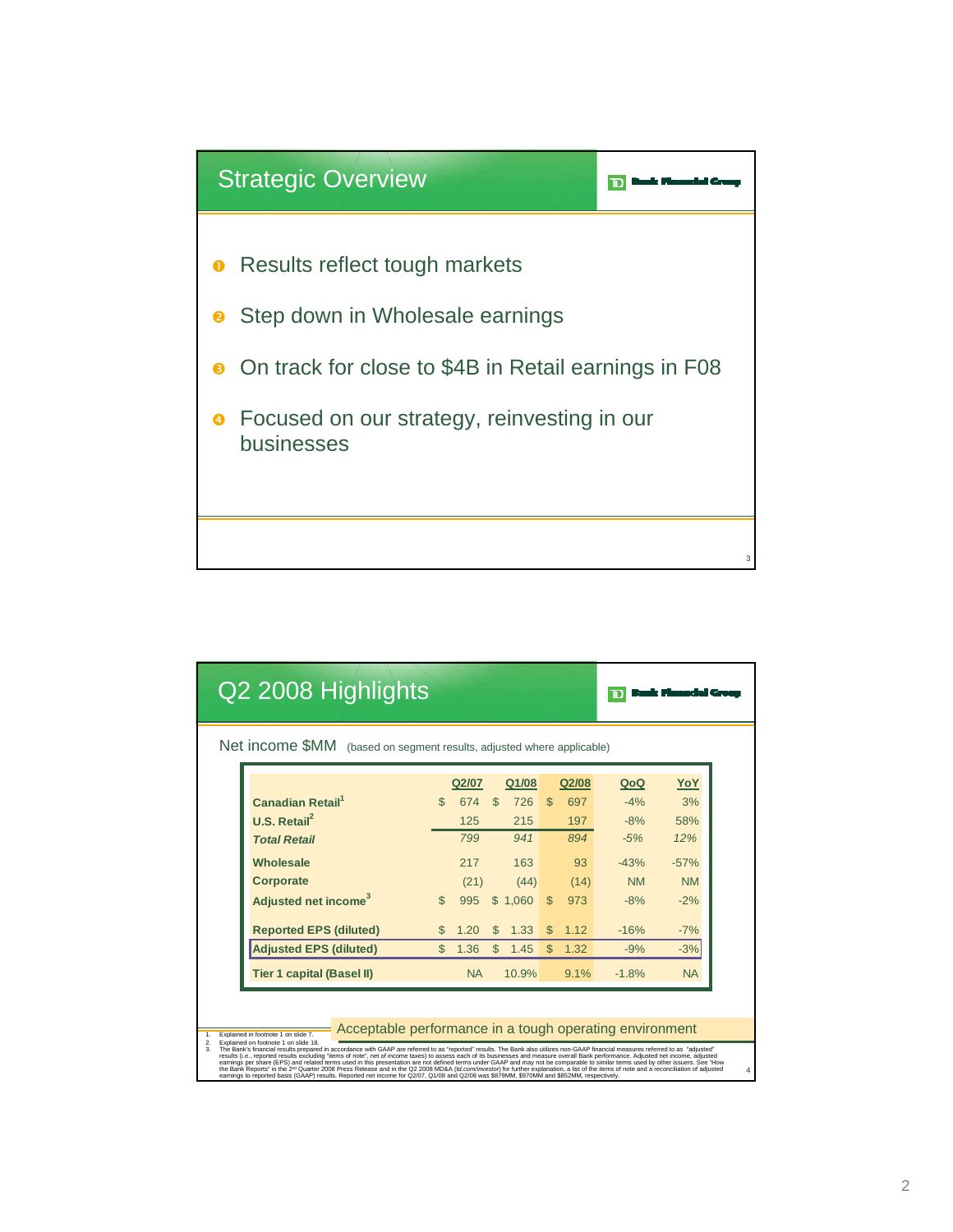|                                                                                        |                  | <b>SMM</b>        | <b>EPS</b> |
|----------------------------------------------------------------------------------------|------------------|-------------------|------------|
| <b>Reported net income and EPS (diluted)</b>                                           |                  | \$852             | \$1.12     |
| Items of note                                                                          | Pre-Tax<br>(SMM) | Post-Tax<br>(SMM) | <b>EPS</b> |
| <b>Amortization of intangibles</b>                                                     | \$117            | \$92              | \$0.12     |
| <b>Change in fair value of Credit Default Swaps</b><br>hedging the corporate loan book | \$(1)            | \$(1)             | \$(0.00)   |
| <b>Restructuring and integration charges relating</b><br>to Commerce transaction       | \$48             | \$30              | \$0.04     |
| <b>Timing impact relating to Commerce</b><br>transaction                               |                  |                   | \$0.04     |
| <b>Excluding above items of note</b>                                                   |                  |                   |            |
| <b>Adjusted net income and EPS (diluted)</b>                                           |                  | \$973             | \$1.32     |

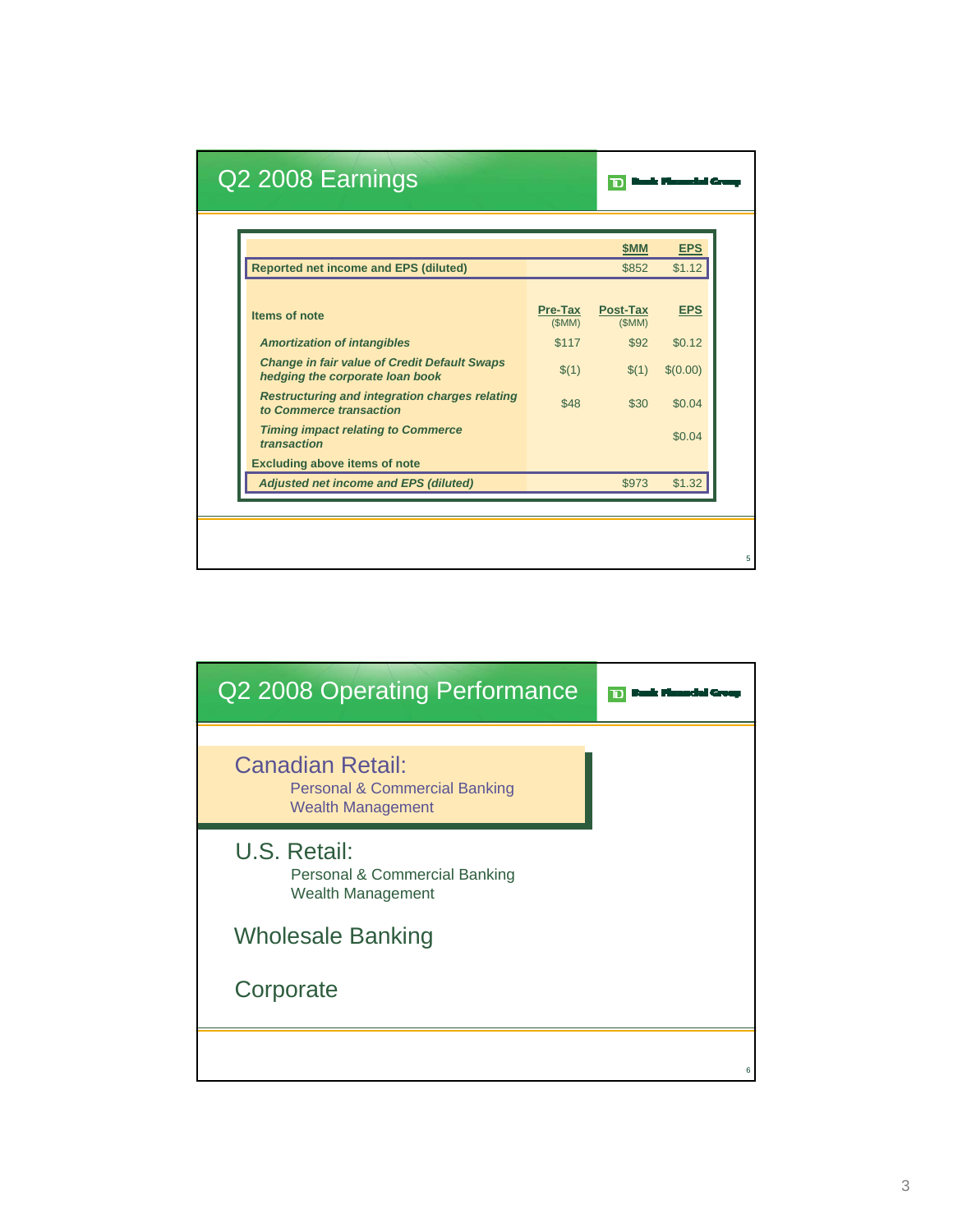| Canadian Retail <sup>1</sup> |                |       |                |            |              |       | Ю     |         |
|------------------------------|----------------|-------|----------------|------------|--------------|-------|-------|---------|
| P&L \$MM                     |                |       |                |            |              |       |       |         |
|                              |                | Q2/07 |                | Q1/08      |              | Q2/08 | QoQ   | YoY     |
| <b>Revenue</b>               | $\mathfrak{S}$ | 2,580 | $\mathfrak{S}$ | $2,717$ \$ |              | 2,692 | $-1%$ | 4%      |
| <b>PCL</b>                   |                | 143   |                | 172        |              | 191   | 11%   | 34%     |
| <b>Expenses</b>              |                | 1,426 |                | 1,475      |              | 1,482 | 0%    | 4%      |
| <b>Net Income</b>            | $\mathbb{S}$   | 674   | $\mathbb{S}$   | 726        | $\mathbb{S}$ | 697   | $-4%$ | 3%      |
| <b>Efficiency ratio</b>      |                | 55.3% |                | 54.3%      |              | 55.1% | 0.8%  | $-0.2%$ |

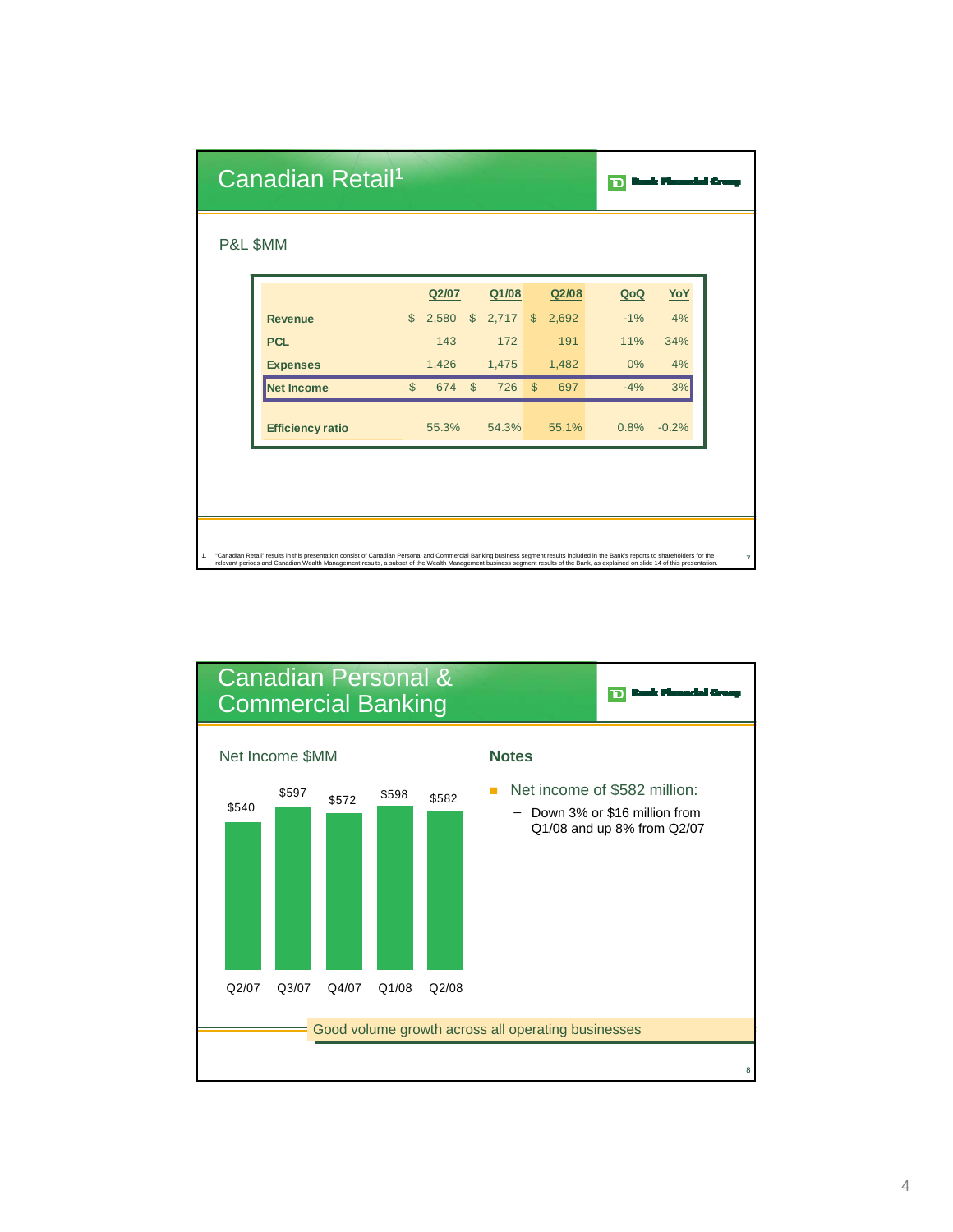

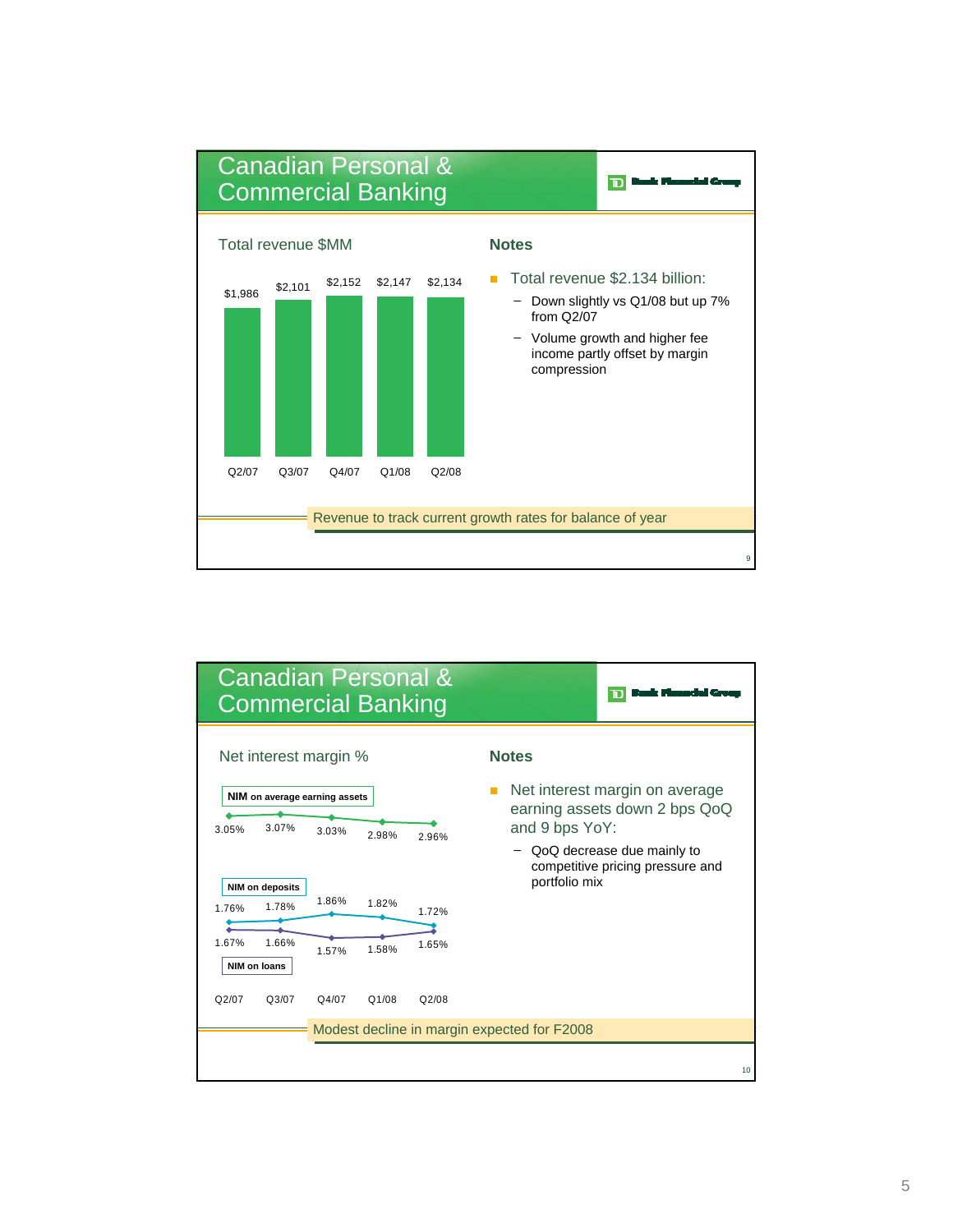

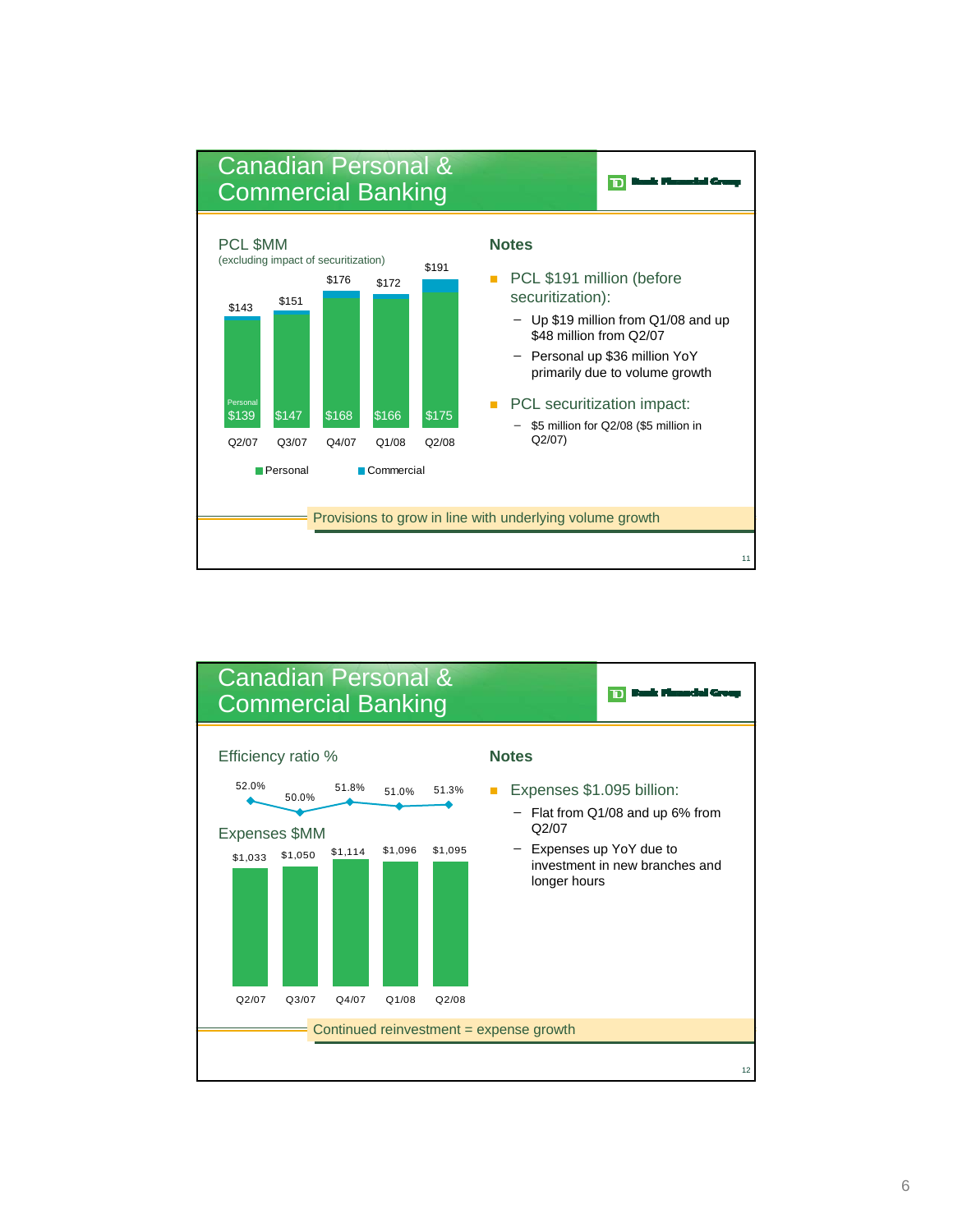| <b>Canadian Personal &amp;</b><br><b>Commercial Banking</b>                                                                                                                                                                       |                                     |               |                               |                              |  |  |  |
|-----------------------------------------------------------------------------------------------------------------------------------------------------------------------------------------------------------------------------------|-------------------------------------|---------------|-------------------------------|------------------------------|--|--|--|
| <b>Market Share</b>                                                                                                                                                                                                               |                                     |               |                               |                              |  |  |  |
|                                                                                                                                                                                                                                   |                                     | Rank          | <b>Market Share</b><br>Feb/08 | <b>YoY Balance</b><br>Growth |  |  |  |
|                                                                                                                                                                                                                                   | Personal deposits                   | $\mathbf{1}$  | 20.8%                         | 6%                           |  |  |  |
|                                                                                                                                                                                                                                   | <b>Personal lending</b>             | $\mathcal{P}$ | 19.8%                         | 10%                          |  |  |  |
|                                                                                                                                                                                                                                   | Small business loans <sup>1</sup>   | $\mathcal{P}$ | 18.5%                         | 0%                           |  |  |  |
|                                                                                                                                                                                                                                   | Other business loans <sup>1,2</sup> | 5             | 9.2%                          | 9%                           |  |  |  |
|                                                                                                                                                                                                                                   |                                     |               |                               |                              |  |  |  |
| Good volume growth - maintained market share rank                                                                                                                                                                                 |                                     |               |                               |                              |  |  |  |
| Small business loans (<250K) and Other business loans (250K to 5MM) share and 1-year growth to December 2007. Source: CBA Business Lending<br>1.<br>13<br>Other business loans excludes multi-unit residential.<br>$\mathfrak{D}$ |                                     |               |                               |                              |  |  |  |

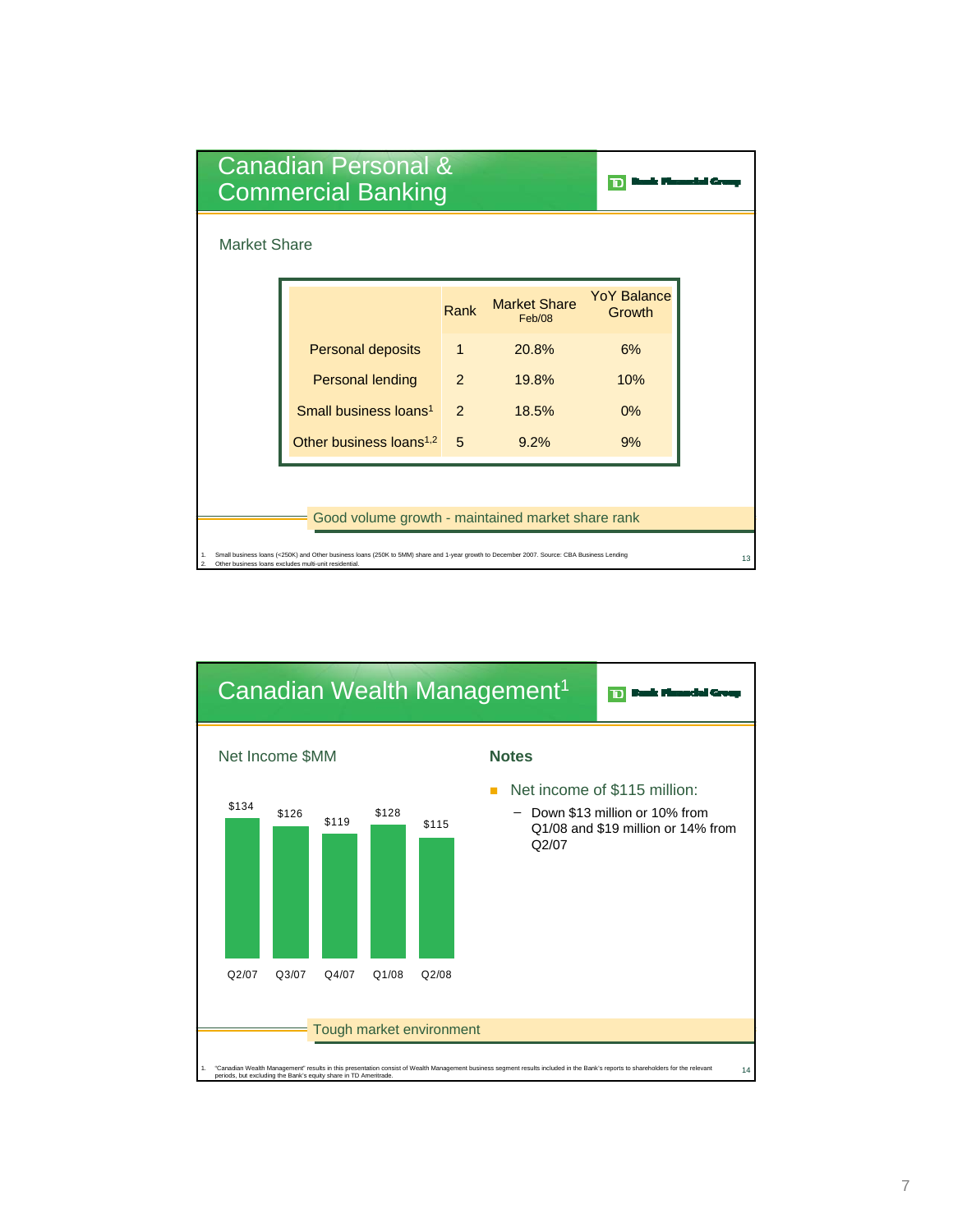

| <b>Wealth Management</b>                                       |                                    |        |                   |    |
|----------------------------------------------------------------|------------------------------------|--------|-------------------|----|
| <b>Performance Metrics</b>                                     |                                    |        |                   |    |
|                                                                |                                    |        | <b>Growth YoY</b> |    |
|                                                                | <b>Assets Under Administration</b> | \$187B | 7%                |    |
|                                                                | <b>Assets Under Management</b>     | \$174B | 7%                |    |
|                                                                | <b>Total Mutual Fund AUM</b>       |        | 5%                |    |
|                                                                | Advisors and Planners <sup>1</sup> | 1,252  | 13%               |    |
|                                                                |                                    |        |                   |    |
|                                                                |                                    |        |                   |    |
|                                                                | Growth across key metrics          |        |                   |    |
| 1. Includes 644 Investment Advisors and 608 Financial Planners |                                    |        |                   | 16 |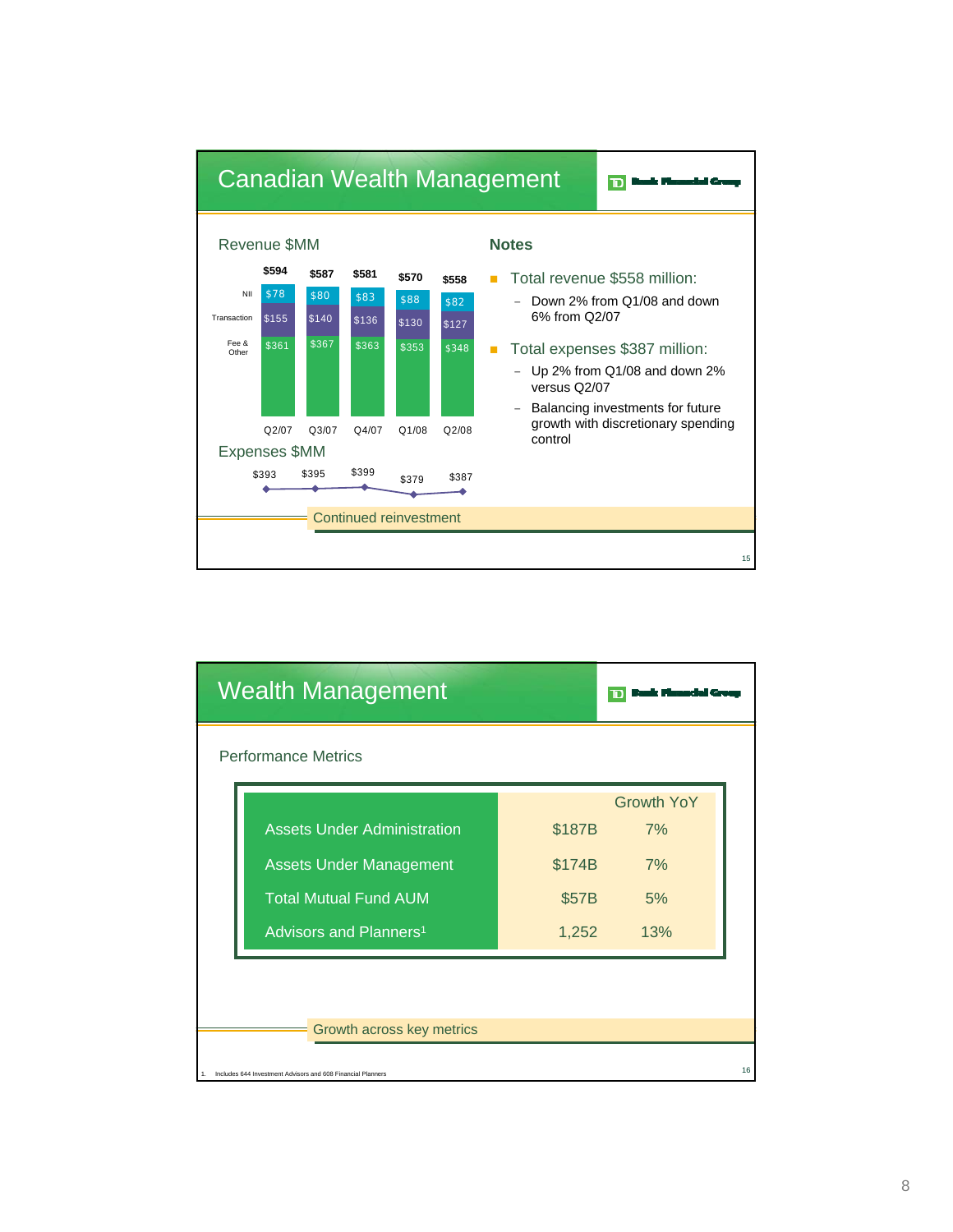

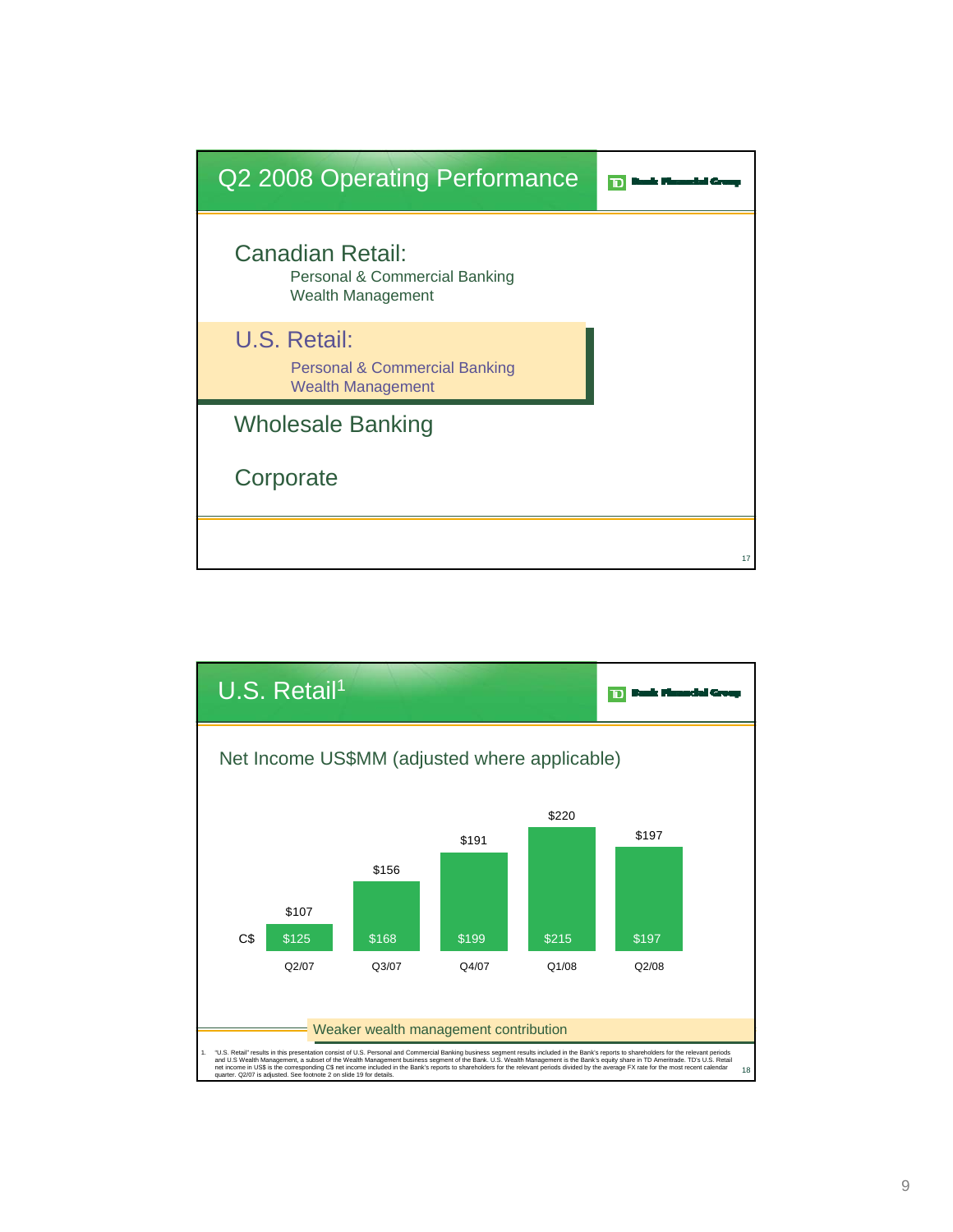

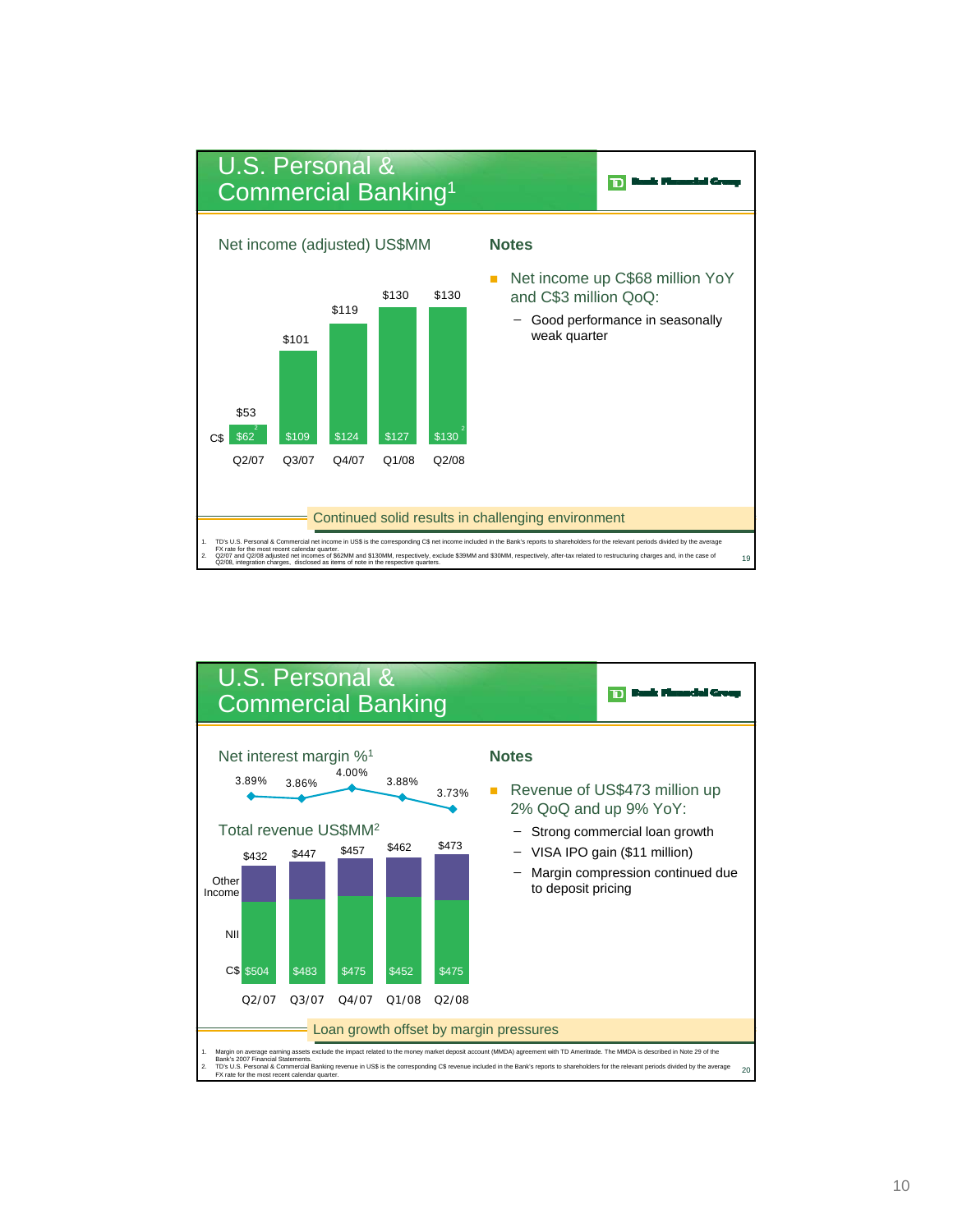

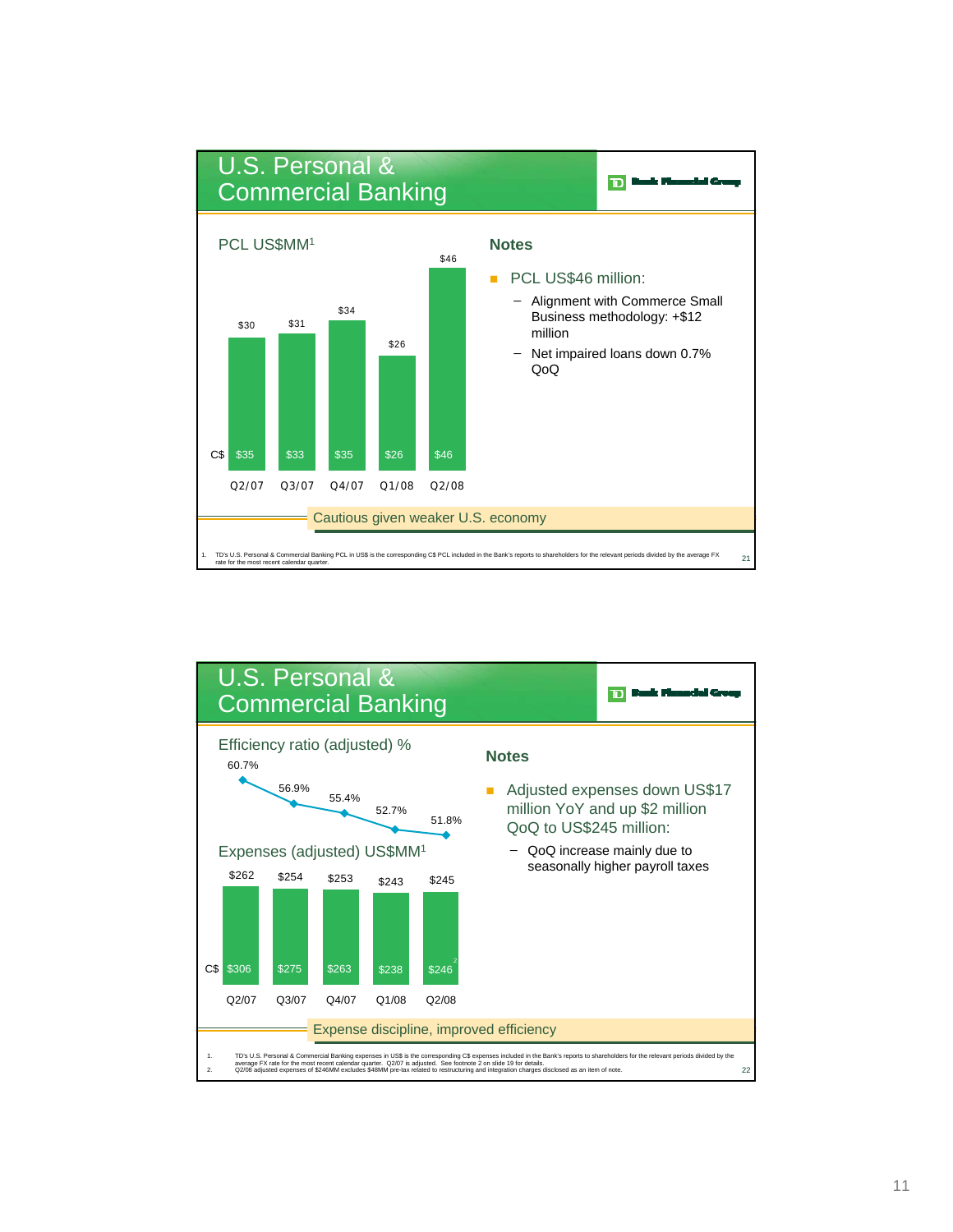

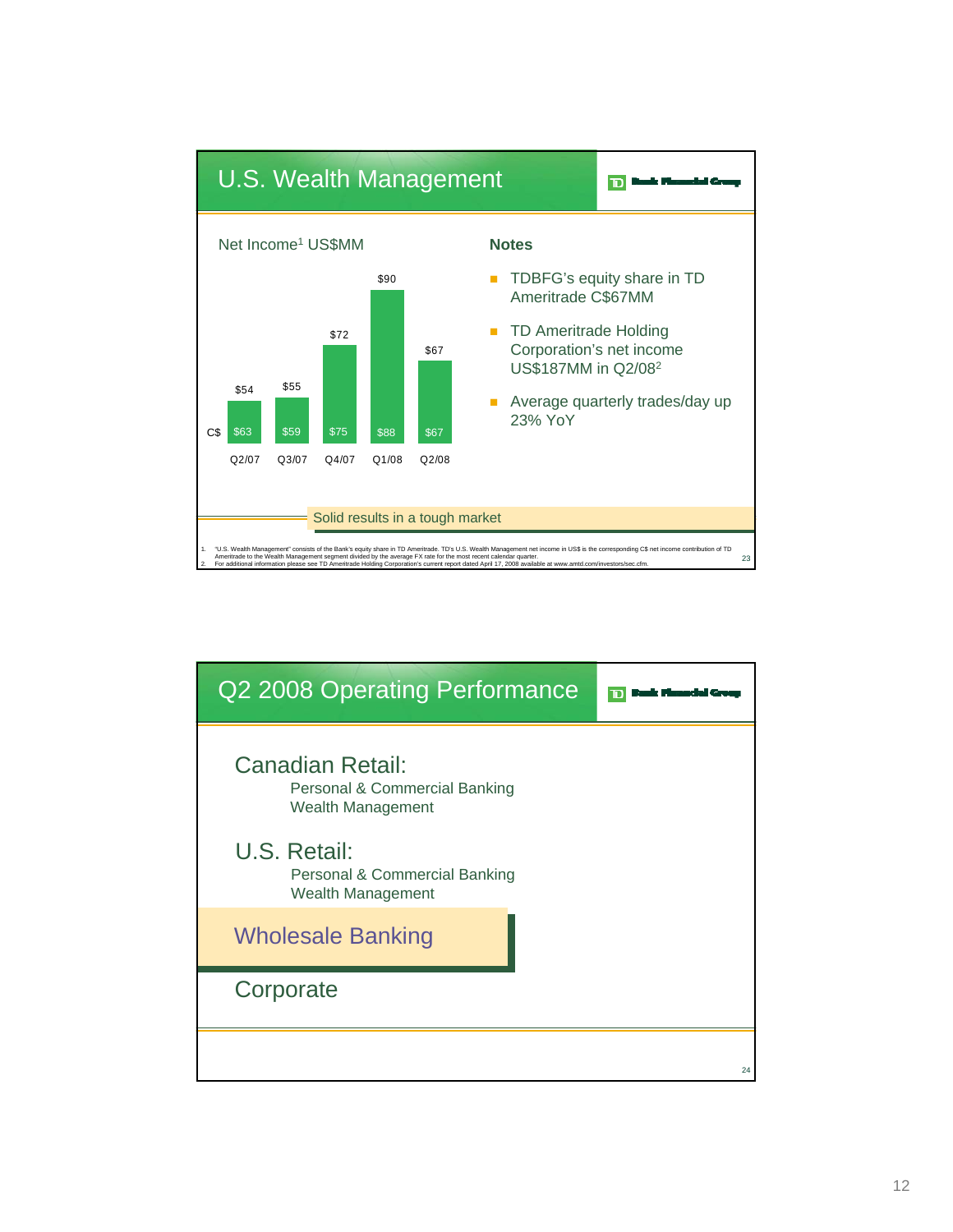

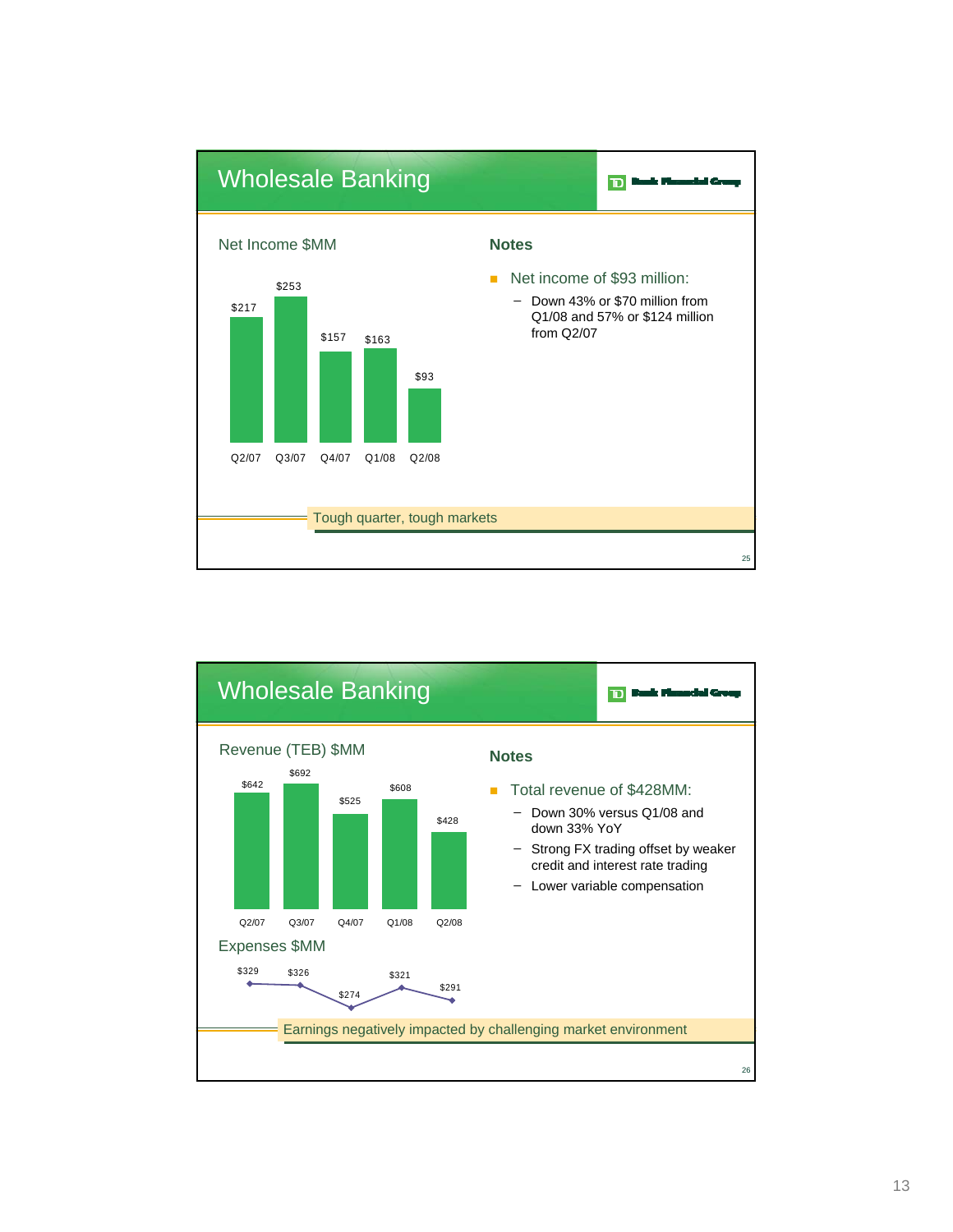

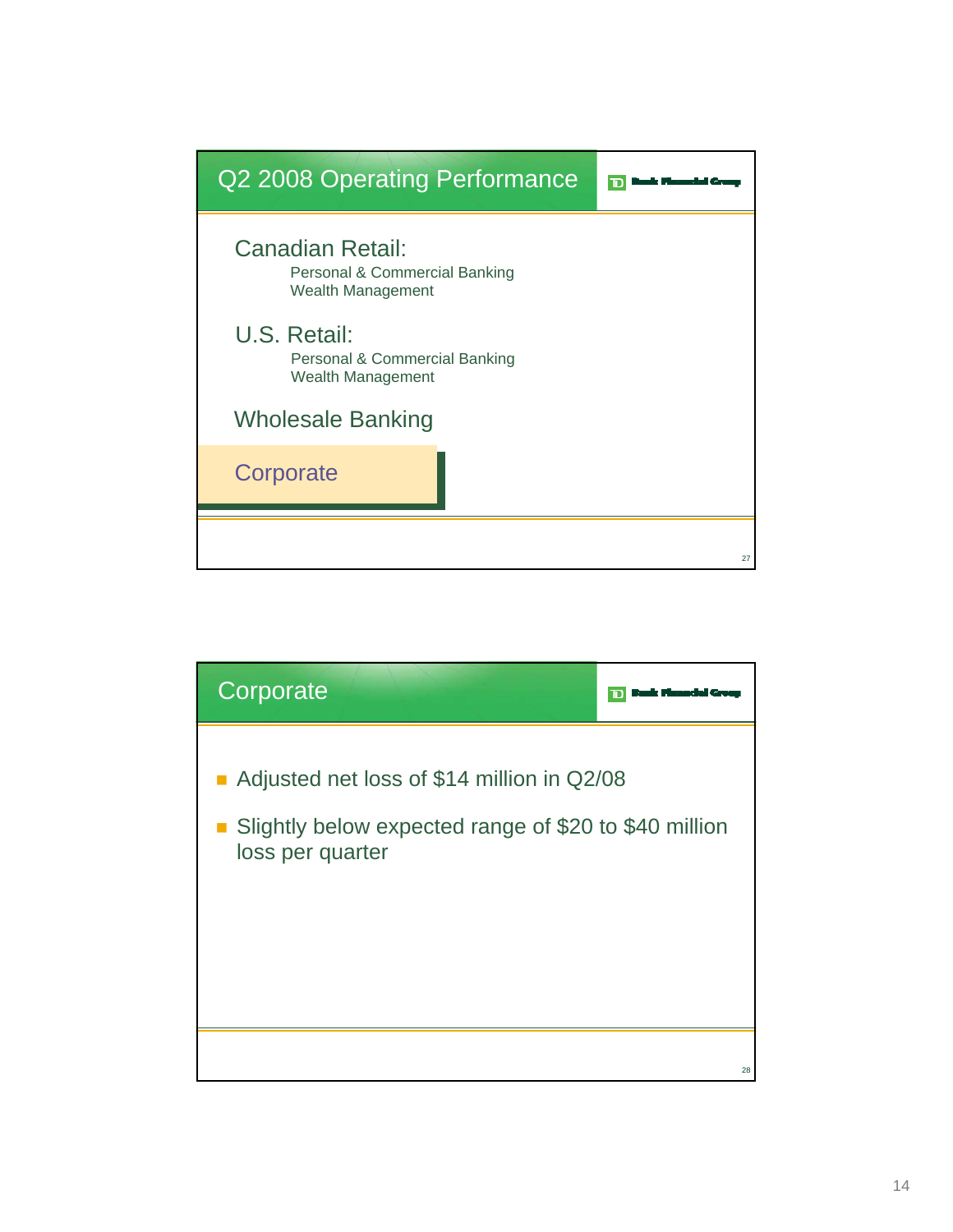